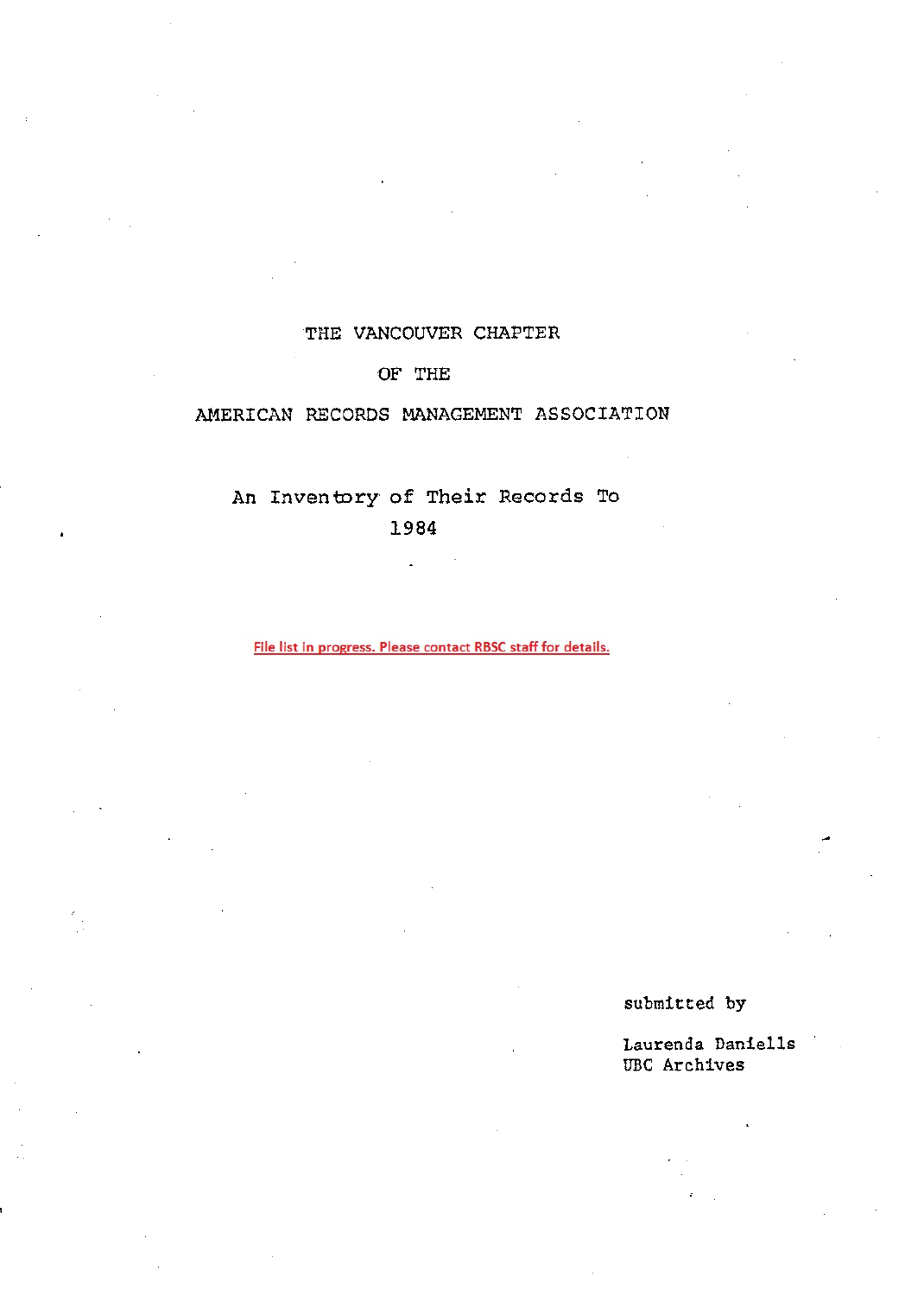#### Scope & Contents of the Records

For a summary of A.R.M.A. history, see Box 1, file folders 5 and 6 .

This group comprises the records of A.R.M.A., Vancouver Chapter from its inception until 1984 .

A.R.M.A. records, Vancouver, were kept by the Chapter Archivist, Tony Farr, who was a founding member, until his retirement in 1980. From 1980 to 1984, Laurenda Daniells served as archivist. The original arrangement begun by Tony Farr has been generally followed in this inventory.

Vancouver, 1984.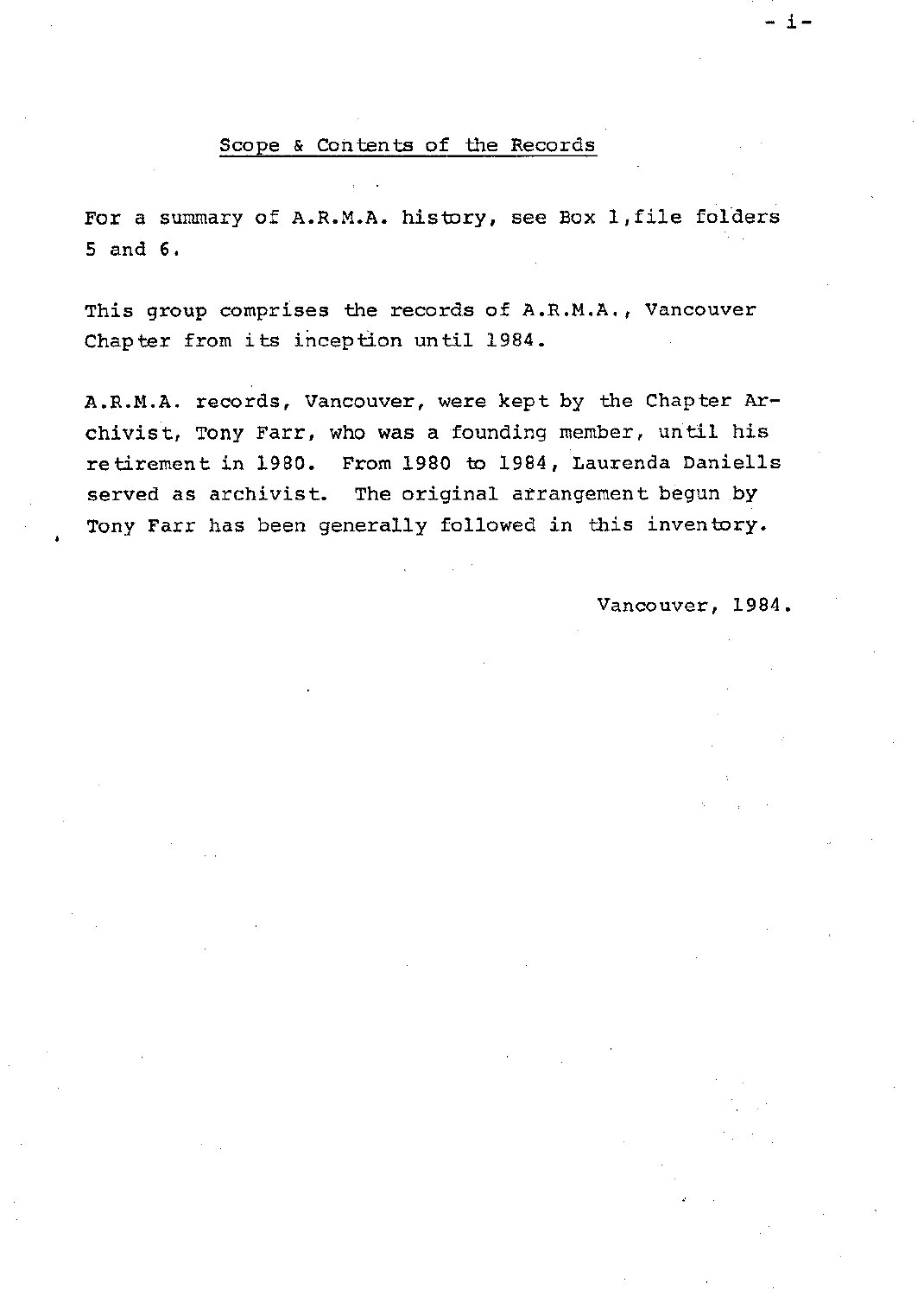**A talk given by Laurenda Daniells, ARMA archivist, 198 3**

**ARMA**

**•**

**•**

**4111**

**It is a great pleasure to be here tonight in my role as ARMA archivist and to bring you a part of the ARMA story to date. However I want to make it clear t o you at the outset that the role could not have been played without some most important assistance from those of you who have helped preserve the ARMA records . "There is a famous passage in the ARABIAN NIGHTS when the Caliph says to Hassan :**

> "Ah, if there shall ever arise a nation whose people have **forgotten poetry or whose poets have forgotten the people, though they send their ships round Taprobane and their armises across the** hills of Hindostan, though their city be greater than Babylon of **old, though they mine a league into the earth or mount to the star s on wings--what of them?" And Hassan replied, "They will be a dark patch on the world" .**

**If there is no record, there can be no history . And no one will know about our accomplishments .**

**I was surprised, on going over the membership lists to realize that I appear to be--correct me if I'm wrong--the oldest (no, that's not the word I want) th e earliest** member of the chapter here tonight. However I was not a founding **member . The real honour belongs to Tony Farr, the former archivist, who was a member-at--large of ARMA before the chapter began and with others founded th e Vancouver chapter .**

**In June, 1970 Tony, who was with <sup>B</sup> .C. Telephone, and Ken Pugh of Tab Products , sent a letter to a large mailing list in Vancouver . Tony was urged to do thi s by David Field of Seattle chapter . Why ARMA? I think it was the first understandin g** of the importance of information in the new technological world and the necessity **for organising that information . Tony remembered later at the first meeting ther e** were two uniformed policement and two habited nuns, not an insignificant combination.

**The first meeting was held in March 1970 . David Field presented the charter and** Bill Benedon gave an illustrated talk describing the savings that could be achieved **through records management . The first Directors meeting was held at the Gree k Village Restaurant . Lisa Fagerlund, Hal Findlater, Ken Pugh and Tony Farr wer <sup>e</sup> prsent . The directors discussed where they would meet in future, gifts for speakers,**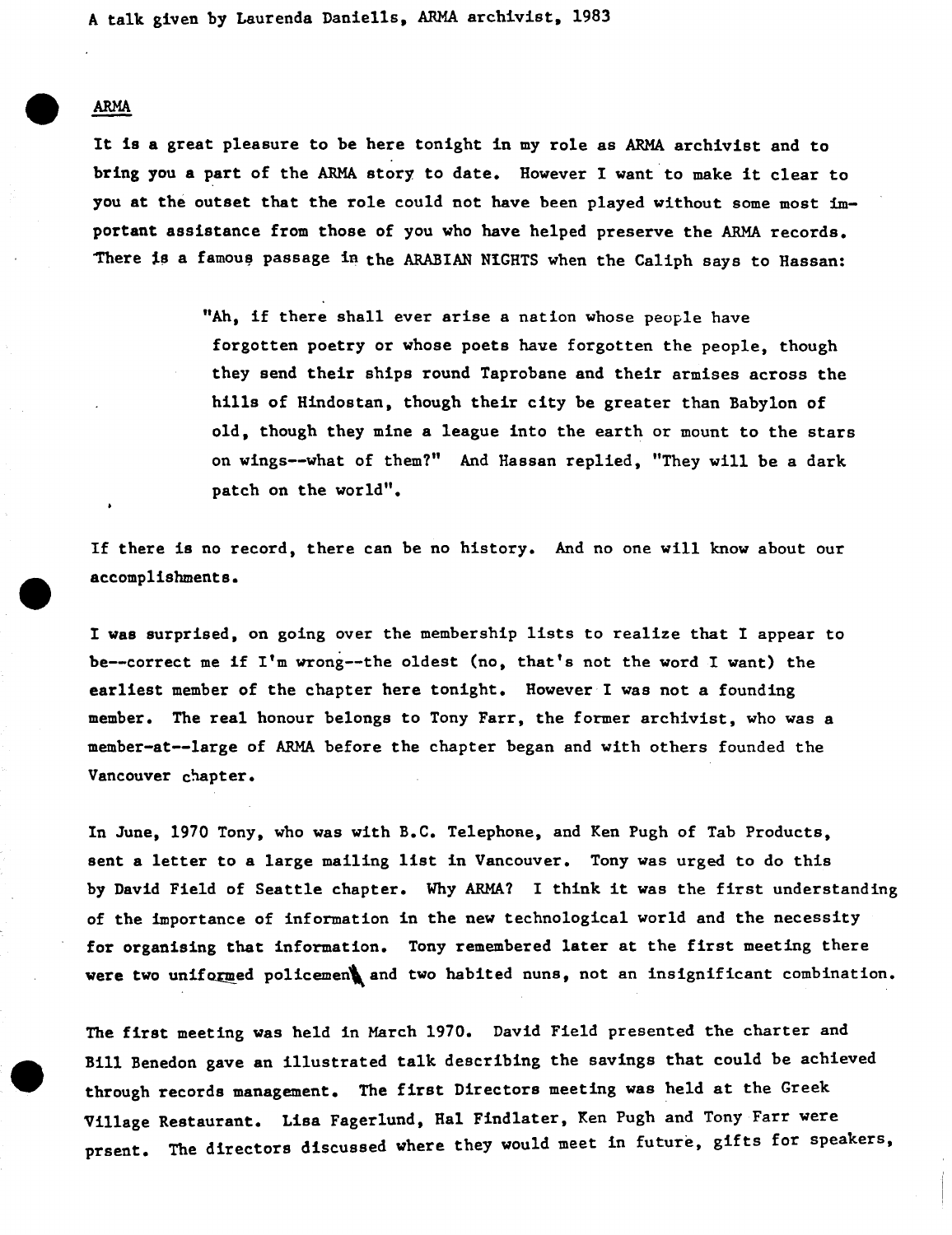**. future speakers, approaching the School Board regarding records management courses ,** and the possibility of sending a letter to City Hall regarding records management by-laws and records destruction, They were an ambitious lot. It was decided to **have dinner meetings . - The . dinners ran around \$4 .00 per person ;** I used to enjoy those dinners. The first historian, Lisa Fagerlund, did too and we recently shared a reminiscence of the Devonshire's Boula Boula soup. Vol. 1, **No .1 has the recipe should you wish to** search the Archives for it .

There wa) a press release from that first meeting and also the chapter formation was noted in RMQ. I am going to show you a photo of the Press release (slide) but I also want you to note **somebody** on the upper right hand corner of the same page , somebody who the Vancouver Chapter members had not heard of in 1970 when this picture was taken. Fate was getting ready to get us together. (the person is Harry Chapin):

The first suggestion for a social event came in 1970. It was felt a theatre party would be **appropriate** rather than an informal party which could become too informal . I joined ARMA late in 1970. By that time the chapter had some splendid programs relating to records retention, filing systems, micrographics, etc. The highlight for me of the first year of ARMA wes the joint meeting with the Seattle chapter in Bellingham in April 1971, with skits and fun. I enjoyed those American contacts and have felt that the contacts across the border were of terrific importance to our **development** and **knowledge .** They brought fresh insights and advancements to us .

**O**

**•**

In 1971 there was a question of framing membership certificates. Tony Farr was **nominated as Chapter Man of the Year . The Chapter began meeting with an open bar .** I noted that on October 18, 1971 the use of an open bar at the meeting resulted in **more liquor being consumed than paid for . This was the end of the open bar .**

In 1972 **arrangements** were made with the Vancouver School **hoard** to offer a cours <sup>e</sup> in records management. 28 students attended the second course given in 1973 which was taught by Les Fryer and Tony Farr. The Chapter began meeting at the Vancouver City Archives at the invitation of the City Archivist, Lyn Ogden, who was an active member. In 1973 also, Tony Farr won an ARMA literary award.

In 1974 the chapter offered a seminar in January on Records Management which was a great success in terms of information given, attendance and finances.

By 1975 the Annual National Conference in Seattle had given ten of our local chapter members a great opportunity to meet with other ARMA members. In 1975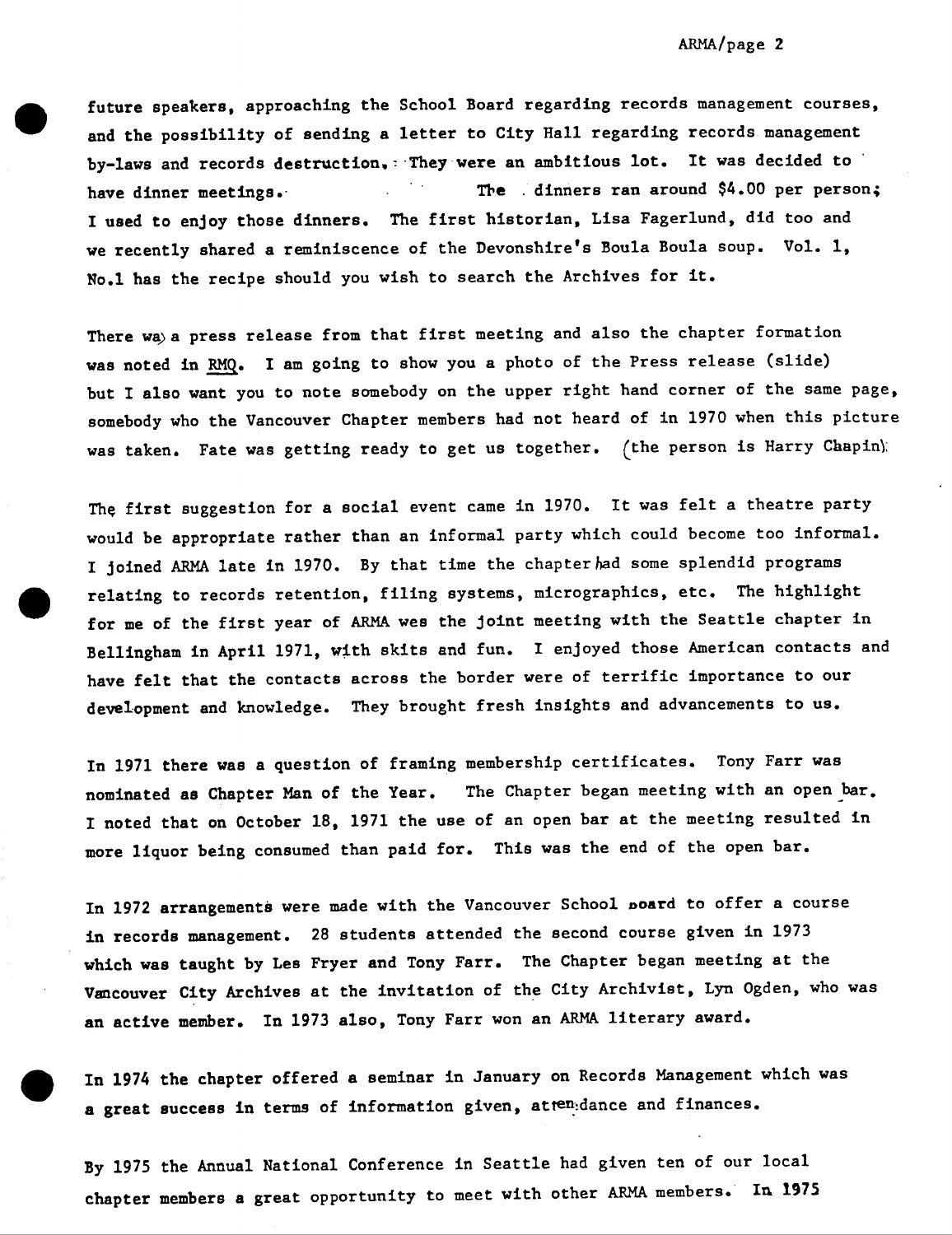also the Vancouver chapter encouraged the formation of a chapter in Victoria (which was later to die an early death) and a second seminar was held at the **Vancouver Hotel . Norma Hinds and Bill Bilsland were speakers . As you hav e doubtless noticed,** I am not listing the names of executive members (which you can **always find in the Archives), but the great succes of 1975 can be attributed to th e work of the able President and Past-Preskient, Judi Harvey and Harry Chapin .**

By 1976-77 the chapter was moving around in location. Apart from Daon **Development** where two meetings were held, each meeting had a different venue . The idea of a Canadian region was first discussed in 1971, but in 1976 **Bob** Morin of Edmonton Chapter **proposed** a Canadian region for , ARMA and this **was seriously considered by** the **Vancouver** chapter .

The most important meeting in 1977 was the seventh Anniversary dinner at which ARMA president, Artel Ricks, was present. The subject was the needs of Canadian members. This was a year of Canadian nationalism and ARMA followed the national pattern. A subsequent ballot led to the formation of an all-Canadian region. This was also the year of Region  $X'$ s seminar in Issaquah. 37 members of the Vancouver chapter and friends went down to the highly enjoyable meetings which were **capably organised by** Judi **Harvey.** The Night school course continued.

**In 1978 the Vancouver chapter enjoyed a barbecue at the home of Judi Harvey . A tour of the Vancouver City Archives proved very interesting as did two meeting <sup>s</sup> with the Canadian Micrographic Society However, 1978 was a rather low point i n the fortunes of the Vancouver chapter . Various reports cited the need for mor e involvement . The Ways and Means report was Micawberish in that outgo exceede d income and there were some financial problems . There was, however, considerable interest in a talk on Freedom of information by Conrad Hadlaid and a later on e** by Peter Schlosser Moller on records mis-management of the Vancouver Law Courts **There was much discussion re region VIII . By October we were well into the Fal <sup>l</sup> season with a visit to the astonishing laser printer at Block Brothers . An extra meeting with the night school class was held in order to tour the B .C . Telephone establishment . Ann Bunker received her plaque that night . In Novembe r of 1978 the chapter met jointly with ABCA and the Canadian Micrographic Societ y at the Holiday Inn . More action on Freedom of Information was called for .**

Tony Farr sorted the Library and Archives in 1979 and created an arrangement of the Archives which is still being followed. The Education Committee, with Pat Aspinall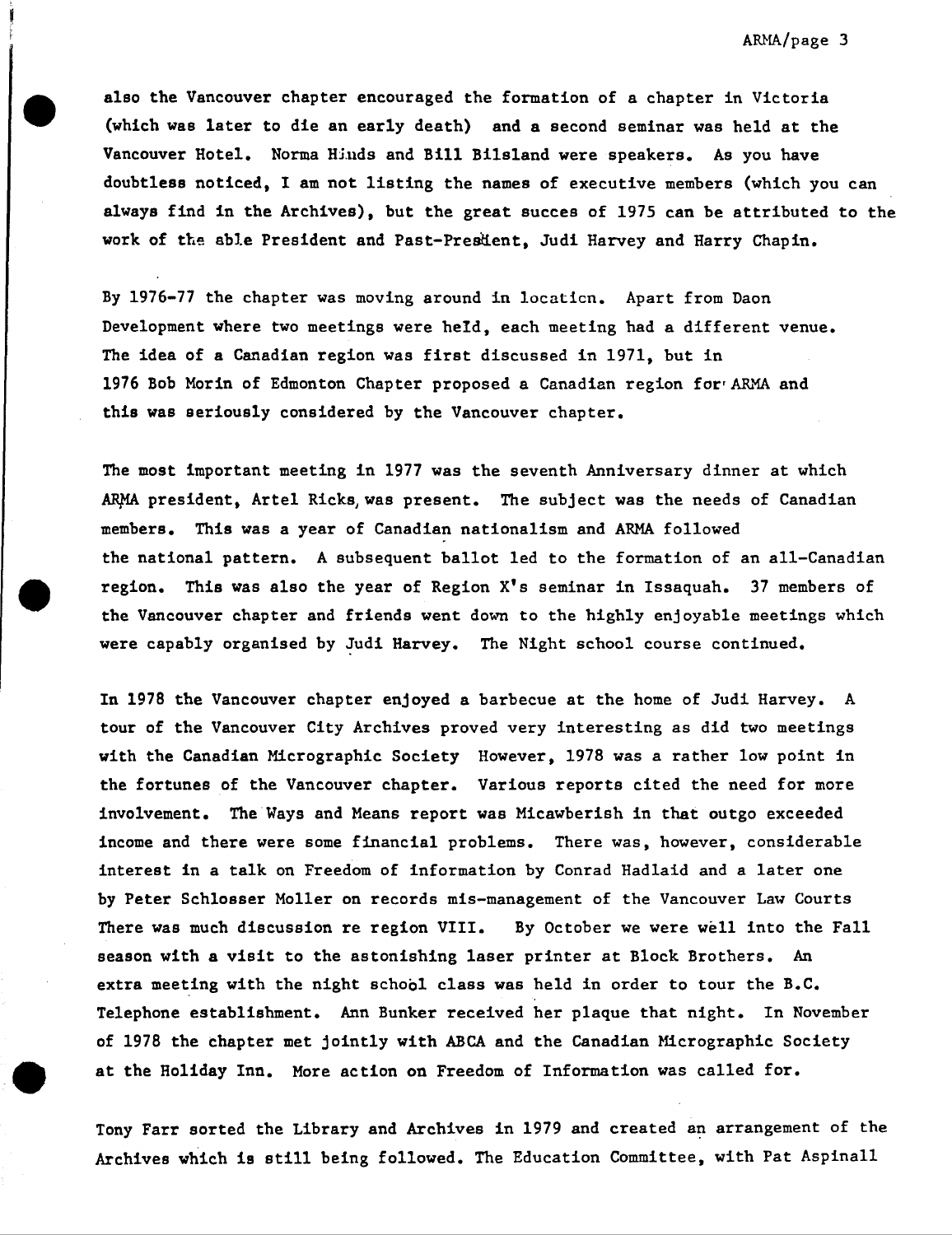**at the helm was very busy in 1979 as it was designated to deal with the V .C .C . directly and assumed full responsibility for the Night School in cooperatio n** with V.C.C. Bob Morin of Region VIII talked on "The Future of Records Management in Canada" at the annual meeting. We reluctantly turned down an invitation to host **the 1984 international conference because of poor response from the members but i t was suggested optimistically that we bid to host it in 1989 instead . A major program event in September was a talk by Jay Atherton from the Public Archives of Canada wh o discussed "Records Management in the 21st Century" with the membership and succeede d in broadening our horizons immensely .**

**The Banff Conference of 1980 was another turning point . Ray Lawson reported tha <sup>t</sup> it was a huge success . The Vancouver chapter was beginning to attract a wide variety of members with many different records management skills . The specialized night school course was still in operation . 1980 marked the retirement of foundin g** member Tony Farr who was presented with a certificate of appreciation from the National ARMA and a plaque from the Vancouver chapter. Many of us had very pleasant **memories of Tony's friendship and wise contributions to the development of ARMA .**

**Pat Aspinall was in the chair in 1981-1982 when ARMA made considerable advancement . Compliments were received about the Night School course and a second ARMA chapte r evening course was introduced . Harry Chapin became the ARMA Librarian and drew u p a list of Library holdings . The two-day seminar was most successful, both from an educational point of view and a financial point of view ., ARMA making over \$2500 . Membership had increased almost three-fold in two and a half years and stood at 92 . ARMA members took part in the B .C . Business show in October . ELF had become an important issue for members . It had been a good year .**

**Finally in 1983 the Vancouver chapter of ARMA was incorporated under the Societie s Act of British Columbia which was a step forward . The magic number of 100 members** was reached and announced at the March dinner meeting (with the enthusiastic **membership deciding to aim for 150 in the near future) . The night school cours <sup>e</sup> was to be given in future at B .C .I .T.**

It is to be hoped that this very brief outline of the Vancouver Chapter achievements **to date will give you a picture of the accomplishments of the loyal membership . I <sup>t</sup>** is far too brief and although a few names have been mentioned there are many more **who have made outstanding contributions to this vital, growing organization . I hope that in the near future it will be possible for the chapter history to be written in greater detail than I have been able to do in a short talk and that credit can be given to all those who have worked so hard for its success .**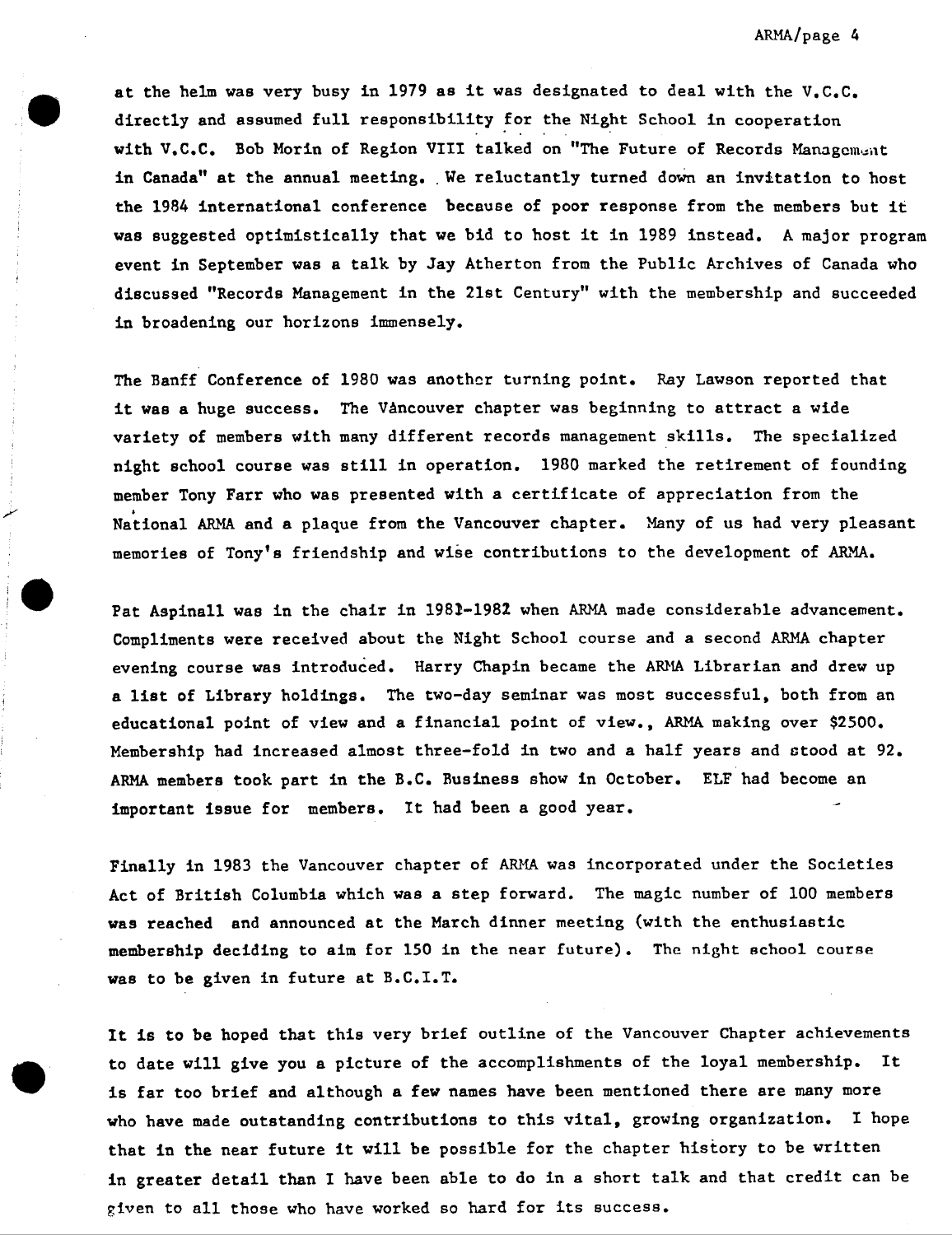### ARMA Executive

## 1970/72

President-Tony Farr Vice-President-Les Fryer Secretary-Treasurer-Hal Findlater Program Chairman-Lisa Fagerland Membership Chairman-Ken Pugh VanArma Editor-Linda Hutchings

### 1972/73

President-Omar Peters Vice-President-Hal Findlater Secretary Treasurer-Tony Farr Program Chairman-Pat Hartin Membership Chairman-Joan Tower <sup>s</sup> VanArma Editor-Judi Harvey

1973/74

President-Harry Chapin Vice-President-Judi Harvey Secretary-Sylvia Neumann Treasurer-Olive Pennock Program Chairman-Pat Hartin Membership Chairman-Lyn Ogden VanArma Editor-Lorne Sashaw

### 1974/75

President-Judi Harvey Vice-President-Lynn Ogden Secretary-Olive Pennock Treasurer-George Brandak VanArma Editor-Sylvia Neumann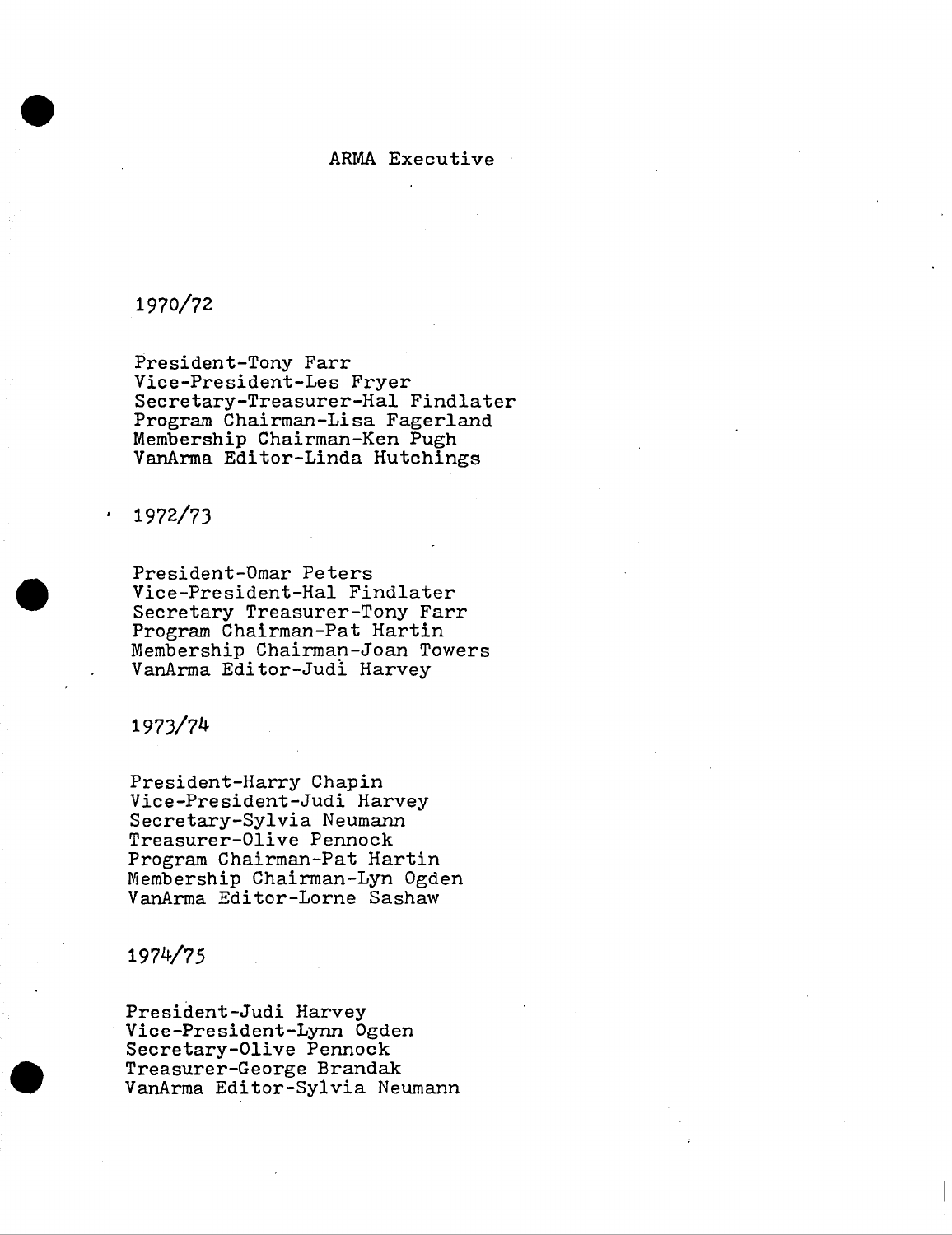## 1975/7<sup>6</sup>

President-Sylvia Newmann Vice-President-Sue Baptie Secretary-Pat Hartin Treasurer-George Wong VanArma Editor-Lorne Sashaw

## 1976/77

President-Pat Hartin Vice-President-Franklin Fuchs Secretary-Barbara Sauve Treasurer-Robert Hartman VanArma Editor-Sylvia Neumann

## 1977/78

President-Frank Fuchs Vice-President - Secretary-Barbara Sauve Treasurer-VanArma Editor-

### 1978/79

President-John Riddington Vice-President-Ray Lawson Secretary-Lise Burke Treasurer-Lincoln Cameron

### 1979/80

President-Vice-President'- Secretary-Treasurer-VanArma Editor-

RAY LAWSON<br>JILL BURKE **dirt Abu2K E WFNay** y**.4TES Mr~~Y FVETGiEe.**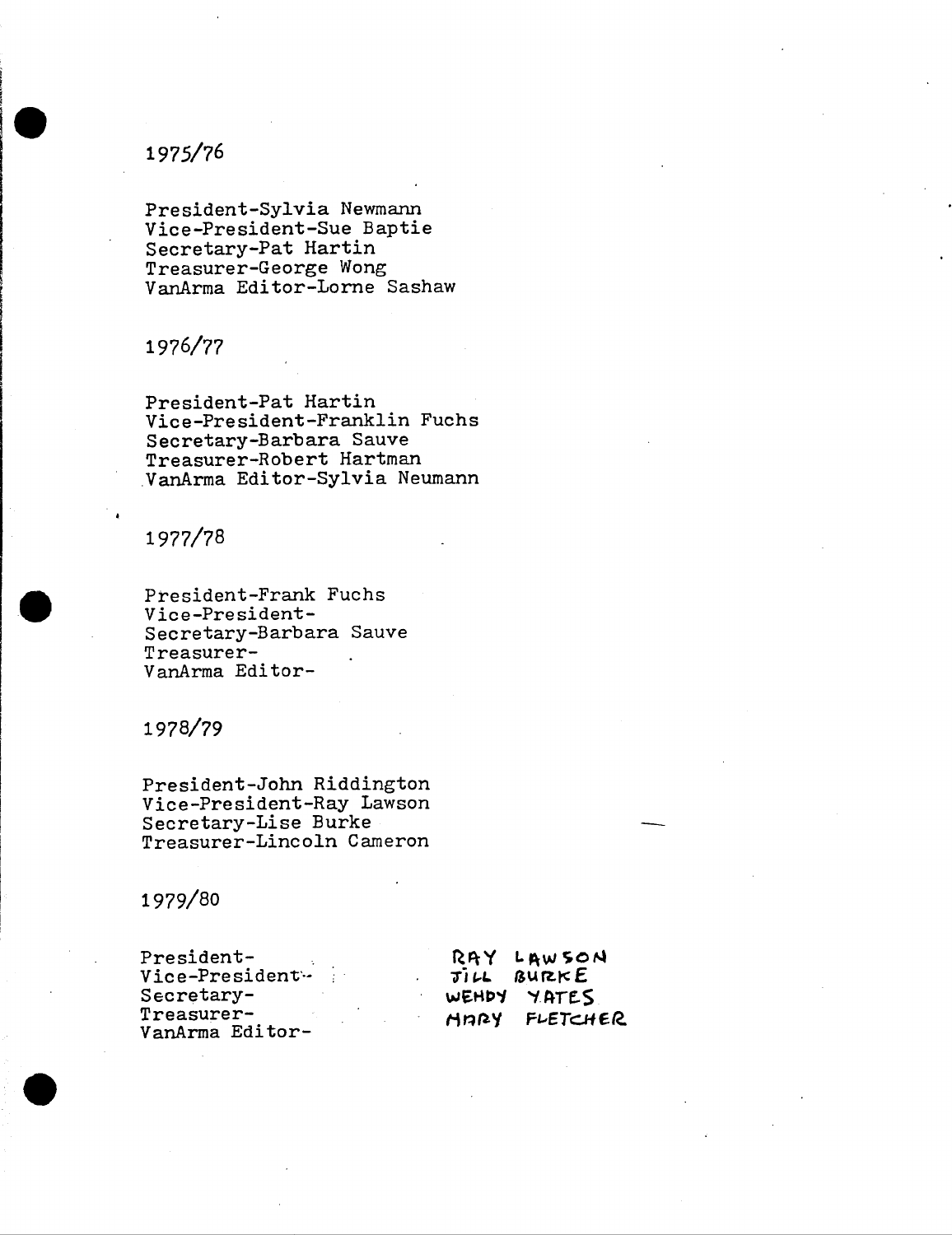## 1980/81

President-Donna Tromp Vice-President-Jill Burke Secretary-Sharon West Treasurer-Ian Hay

### 1981/82

**President-Pat Aspinall Vice-President-Ian Hay Secretary-Sandra Van Os .Treasurer-Peter McNiven** VanArm<sup>e</sup>-Sharon Rowse

1982/8 <sup>3</sup>

President - Noella Bordian Vice-President - Bruce Stout Secretary - Muriel Thomas Treasurer - Donna Tromp VANARMA - Carole Compton-Smith

#### 1983/84

President - Deirdre Greig Vice-President - Len Glendenning Treasurer - Irene Ingham Secretary - Kathleen Barlee VANARMA - Grant Whitecross

#### 1984/85

President - Len Glendenning Vice-President - Harry Chapin Secretary - Treasurer - Grant Whitecross VANARMA - Paula Adkin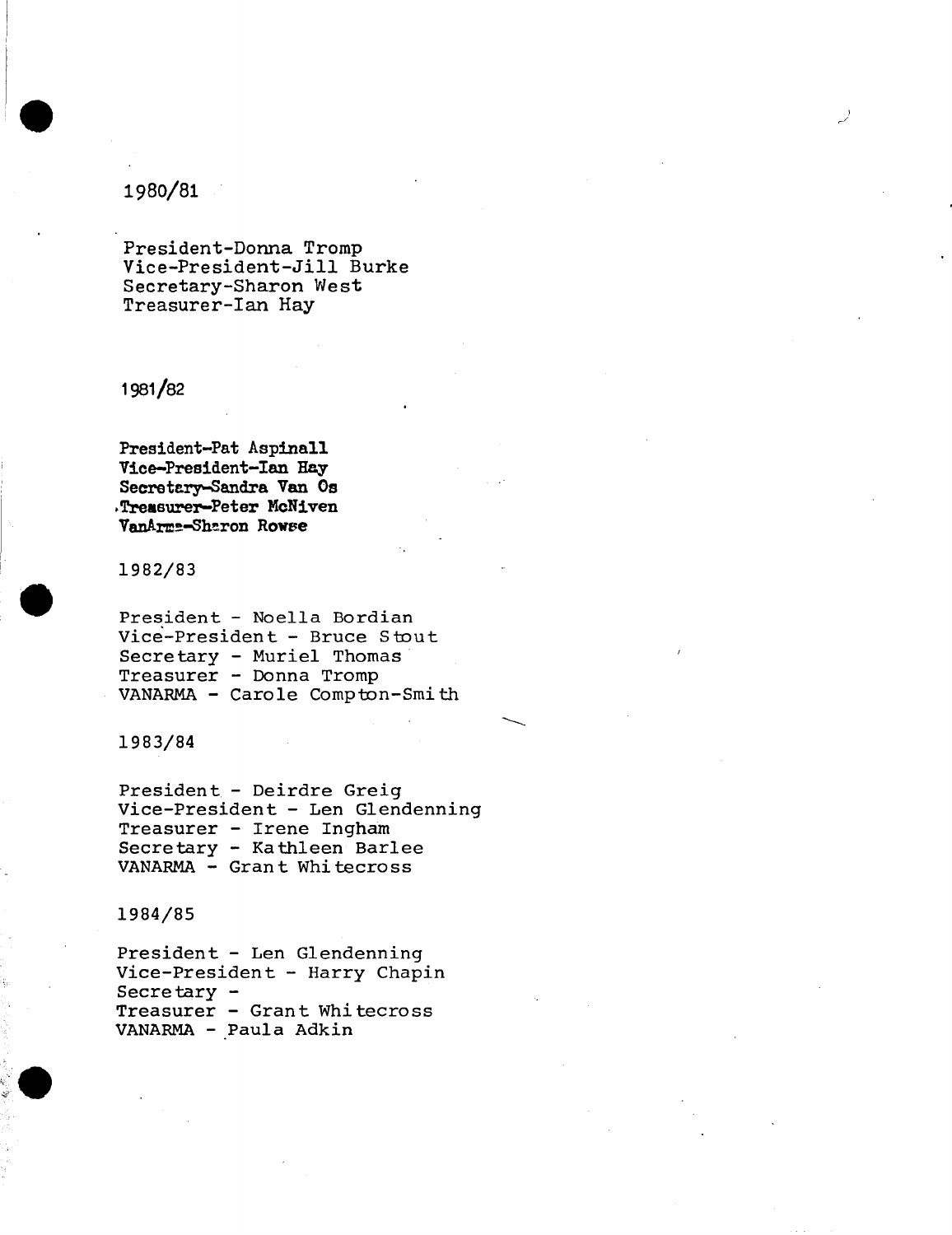## The Association of Records Managers and Administrators

Vancouver Chapter

## **Inventory**

(Boxes 9-19 )

U.B.C. Special Collections

Donna Kynaston

**1989**

 $\frac{1}{2}$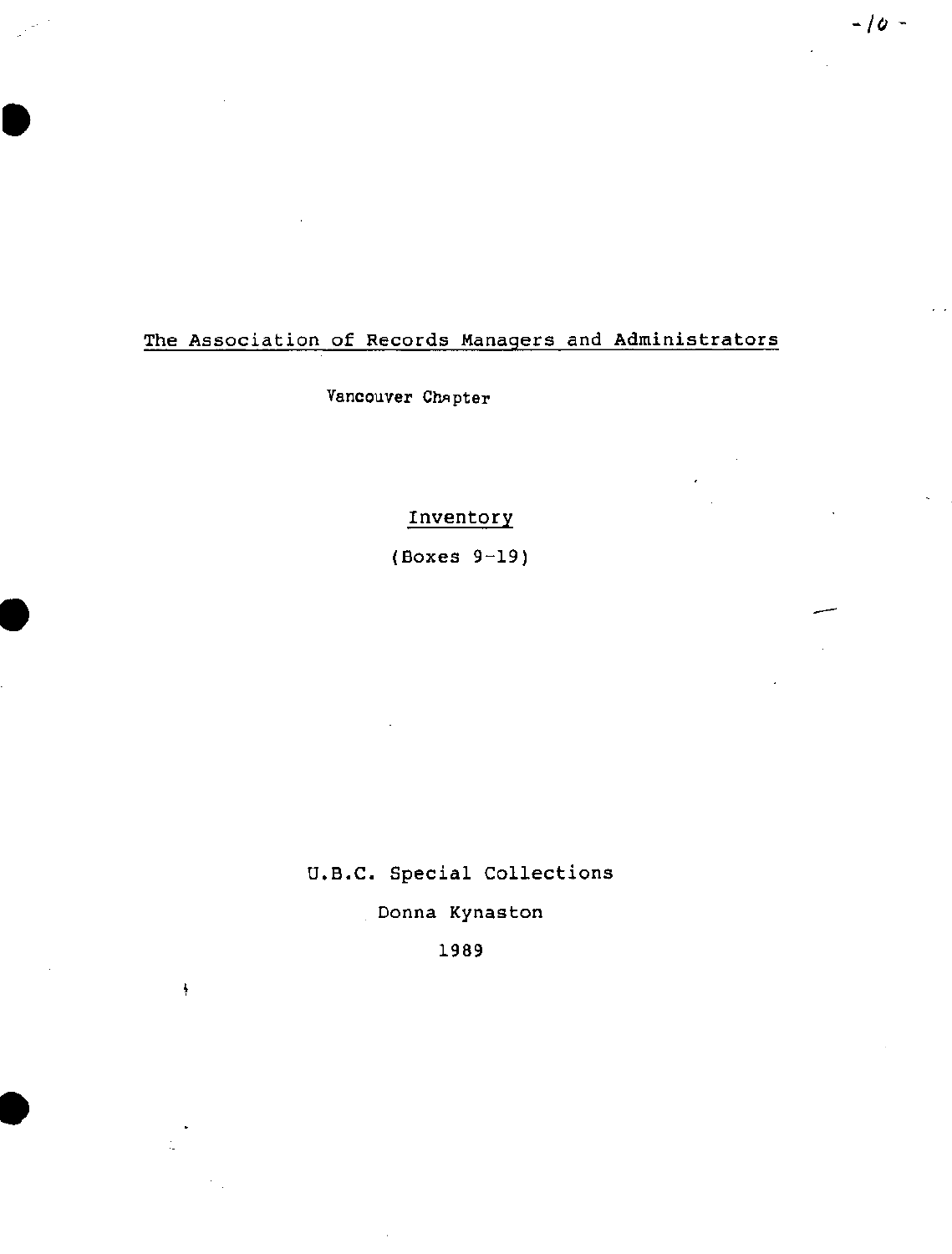### Introduction

The A.R.M.A. records described in this inventory were created by the Vancouver Chapter of the Association of Records Managers and Administrators between 1973 and 1986. (Only the photograph series contains material dated before 1981.) They include administrative and operational material including financial records, minutes, correspondence and committee reports .

These records are an accrual; they arrived at Special Collections in 1986 and added to records documenting the first decade of A.R.M.A. Vancouver, 1970 - 1980. An inventory was drawn up separately for the first eight boxes, and another for boxes 10 to/?

*<sup>f</sup> .r* '404t,/d//15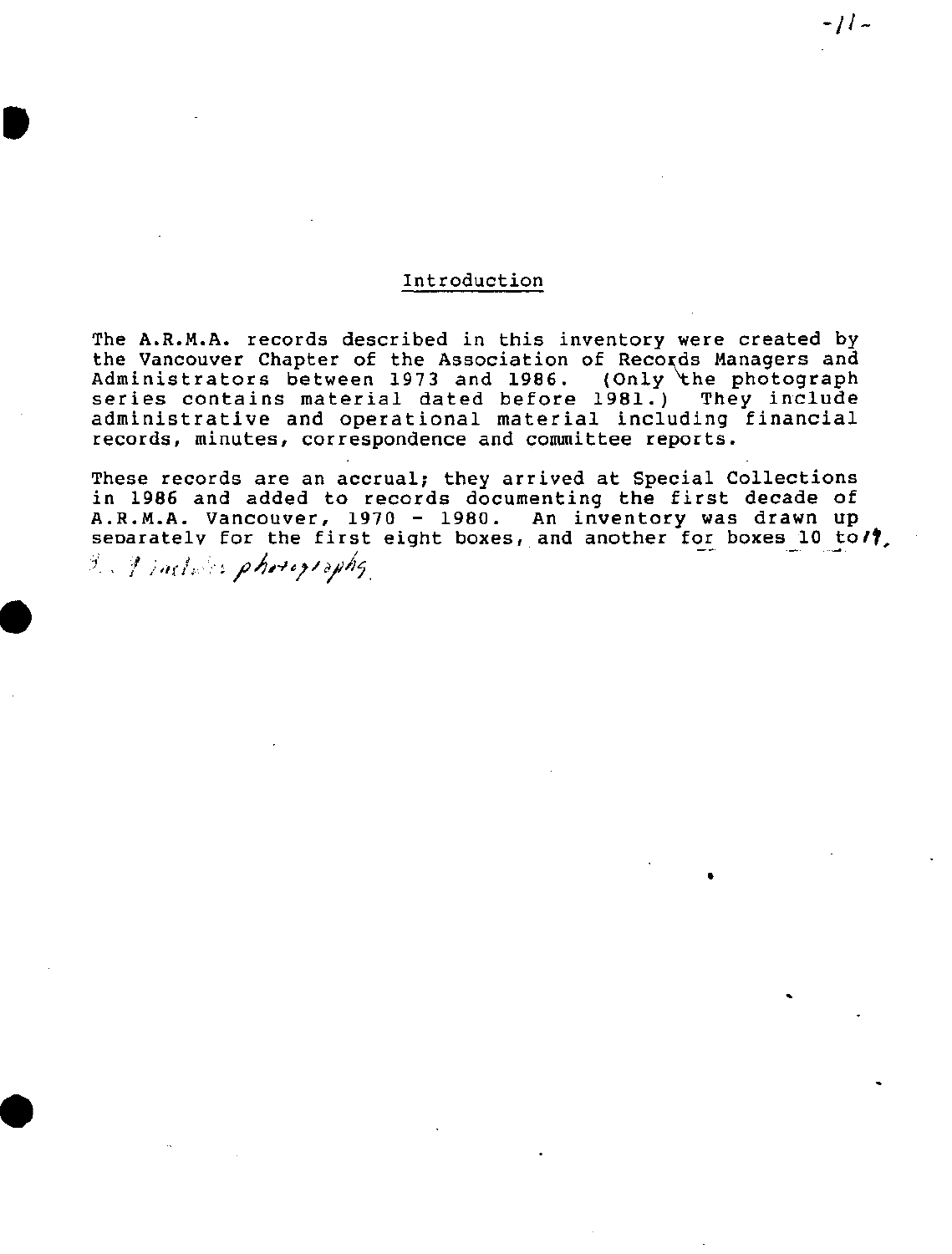#### Administrative History

The Vancouver Chapter of the Association of Records Managers and Administrators was created in 1970; the charter meeting was held<br>March 24 and the first executive meeting a month later. The head March 24 and the first executive meeting a month later. The head<br>office of the organization was and is in the U.S. Vancouver was office of the organization was and is in the U.S. the third Canadian city, after Toronto and Montreal, to form a chapter. A separate Canadian region of the Association was formed in 1977, and in 1983 the Vancouver Chapter was incorporated under the Societies Act of B.C.

The mandate of the Vancouver Chapter of A.R.M.A. is to promote records management through study, education and research, to advance professional knowledge in the field, and to develop standards of professional competence. A.R.M.A. is a non-profit,<br>educational and professional organization. The three areas it educational and professional organization. has focussed on in a practical way are records retention (including legal requirements, retention schedules and record centre operation), microforms, and filing systems and equipment . '

The structure of the Vancouver chapter of the association is relatively straightforward. The Board of Directors consists of the four elected officers (President, Executive Vice-President, Treasurer and Secretary), the Regional Vice-President, the immediate past President, and the elected or appointed chairpersons of standing committees. Meetings are held on a monthly basis. (A chronological list of officers by year to 1984/85 is included with the inventory to boxes 1-8 . )

The Association adopted the committee system so as to involve all of its members in the work of the chapter. The Executive Vice-President is in charge of the bulk of the committees, including Membership, Publicity and Publications, Programs, Legislative and Steering, Education, Ways and Means, Research, Archives,<br>Library/VanARMA Editorship, and Photography, The Library and Library/VanARMA Editorship, and Photography . The Library and Archives Committees were once a single committee. Association has been highly conscious of its own history from the beginning, and has kept its membership aware of it through the Association newsletter, VanARMA .

The Past President is in charge of Special Projects. Special Committees such as Freedom of Information, Nominating and Awards are separate from the above committees and are responsible to the Board of Directors as a whole. The Association is also involved with offering seminars and workshops on records management , producing booklets, inviting guest speakers to its various functions, and offering night-school courses, at first through the Vancouver School Board and then, since 1983, at the B.C. Institute of Technology .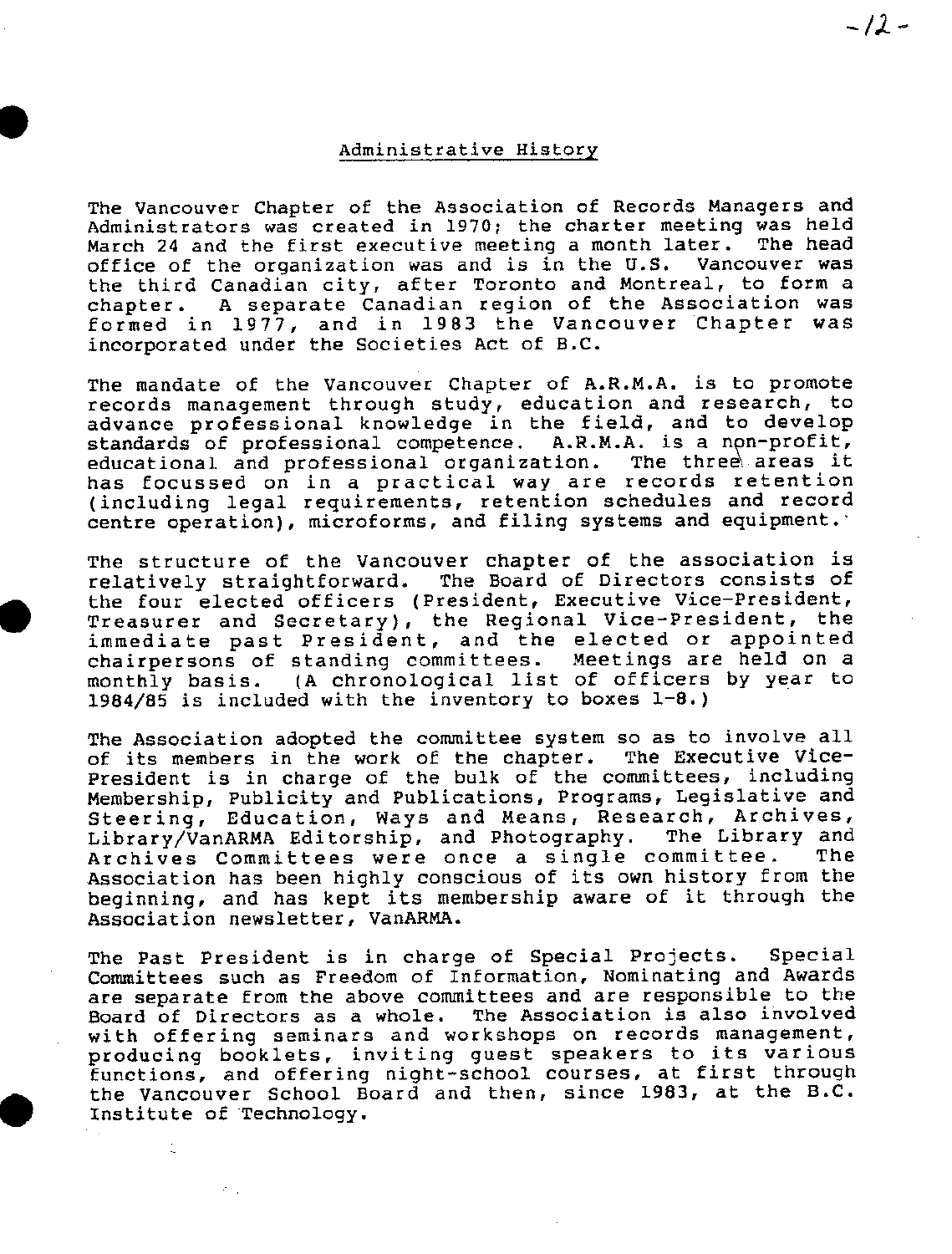#### Scope and Content Note

These A.R.M.A. records span the dates 1973 to 1986, with the bulk of them falling between 1983 and 1985, and only the photograph series containing anything dated earlier than 1981. They include photographs, financial records (statements, receipts, invoices) , membership records and material related to other committees of the Association, minutes, conference programs, publications including the VanARMA newsletter, and reports .

Extent: 8 boxes totalling 1.04 metres (box 9 and boxes 13-19) and 3 boxes totalling  $57$  cm. (boxes  $10-12$ )

Within series, the records are arranged according to their original order, with the exception of the committee records ; which have been arranged alphabetically by committee. The series are physically arranged arbitrarily; an arrangement on paper is included before the description of boxes 13-19 . Description of the records follows the physical arrangement.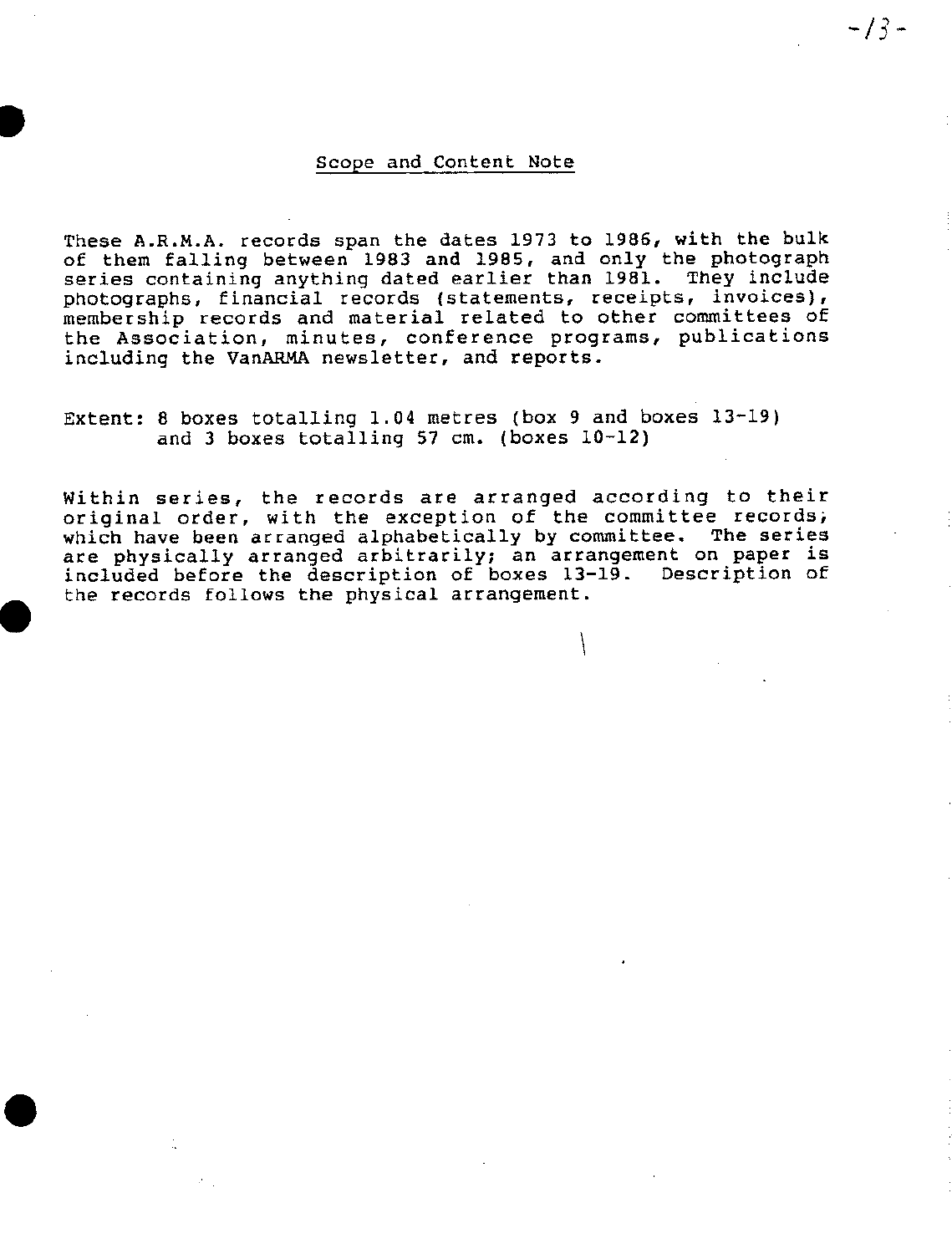## **The Association of Records Managers and Administrator s**

**Vancouver Chapter**

**Series arrangement**

**Boxes 21-27**

**U. B. C. Special Collections**

**2002**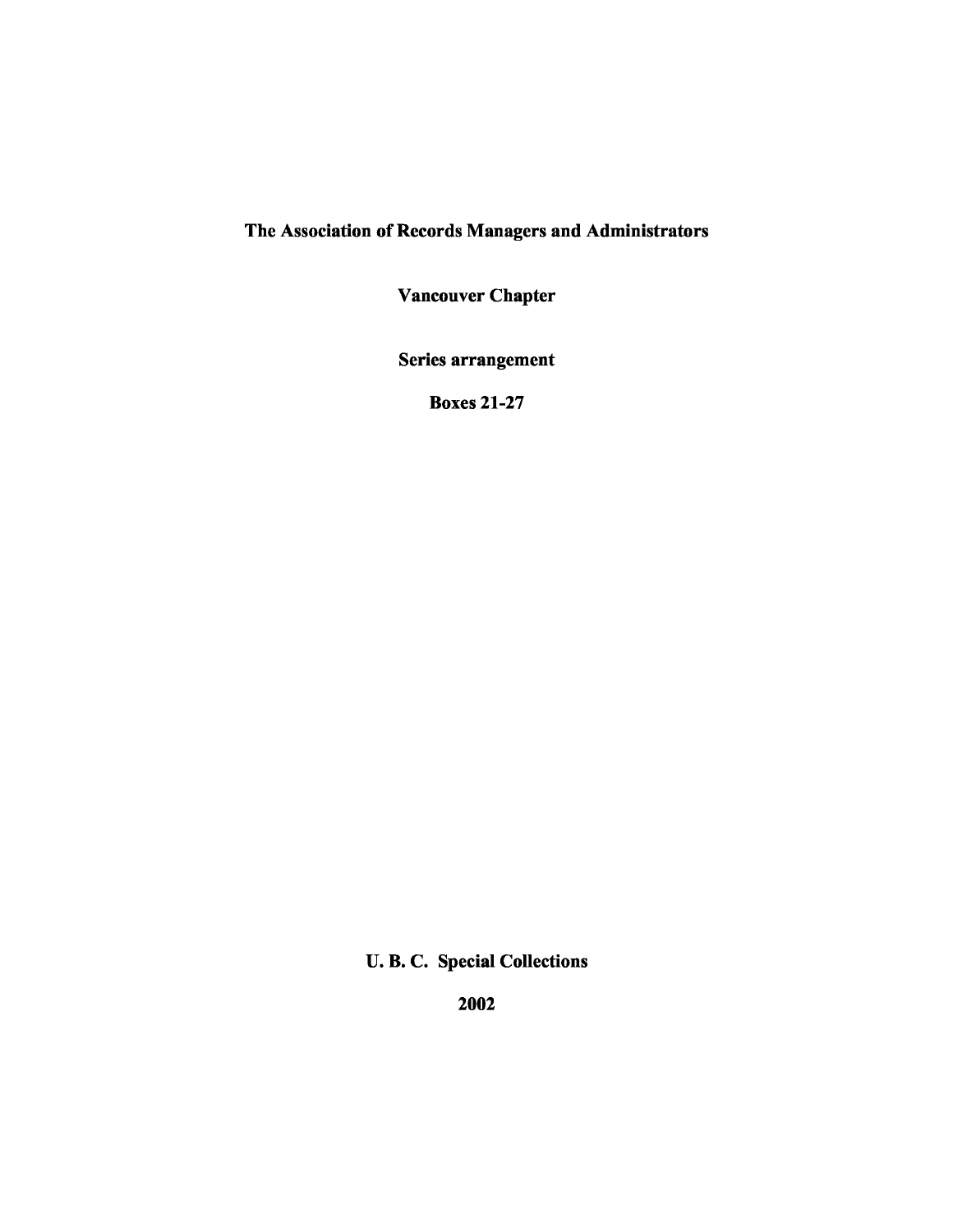### **A.R.M.A. (Vancouver Chapter) fonds.** –1986-1996 .

.82 m of textual records.

The 1997 accrual to the A.R.M.A.fonds consists of membership records, some correspondence, minutes of board meetings, financial statements, banking statements, accounts payable and receivable, issues of Vanarma (1987-1996), seminar/conference materials, and administrative records relating to other chapters. Records have been arranged in the following series: administrative records, correspondence, minutes, committee records, financial records, conference records, publications, miscellaneous records, and records relating to other chapters .

Title based on contents of the fonds.

Further accruals are anticipated.

### **Series Descriptions**

### **Administrative Records.** –1989-1996.

2.5 cm of textual records.

Series consists of official documents of incorporation and membership records. Title based on contents of series. Arranged according to subject of document and therein in chronological order.

Box 21-1 to 21-7

**Correspondence .** –1990-1996 . 2 cm of textual records.

Series consists of general correspondence and letters concerning board members and financial matters. Title based on contents of series. Arranged in chronological order.

Box 21-8 to 21-10

**Minutes.** –1988-1996 . 16.5 cm of textual records.

Series consists of the minutes of annual general, committee and board of directors meetings. Title based on contents of series. Arranged according to meeting and therein in chronological order.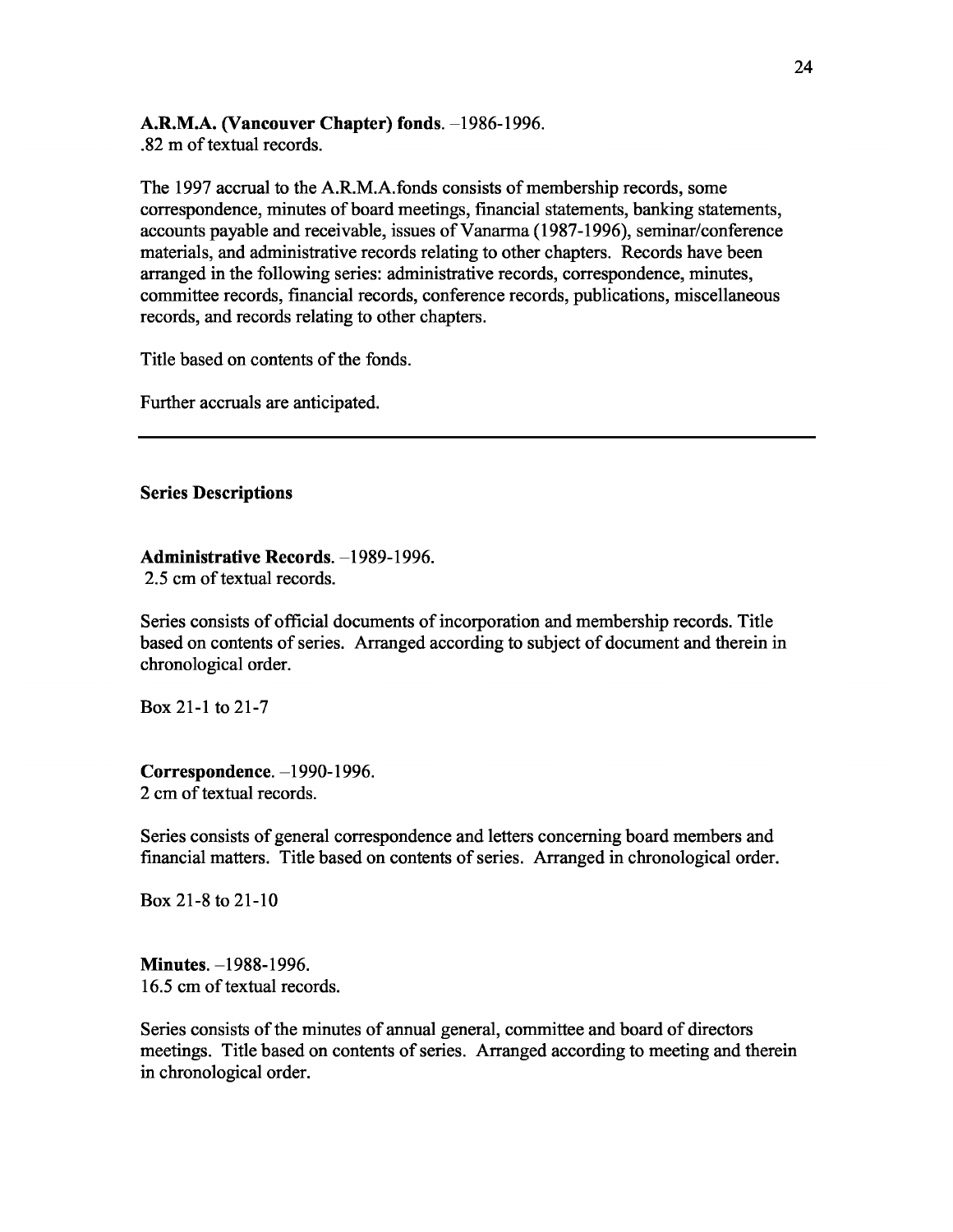Box 21-11 to 22-3

## **Committee Records.** –1995-1996 .

.25 cm of textual records.

Series consists of reports and agendas. Title based on contents of series. Arranged in chronological order.

Box 22-4

**Financial Records.** –1986-1996 . 34.75 cm of textual records.

Series consists of financial statements, budgets, accounts payable and receivable records, banking records, receipt books, and fiscal records. Title based on contents of series . Arranged according to form of financial record and therein in chronological order.

Box 22-5 to 25-11

**Conference Records.** –1991-1996 . 5 cm of textual records. – 2 artifacts.

Series consists of conference, seminar and workshop records of attendance and fee payment and artifacts. Title based on contents of series. Arranged in chronologica l order.

Box 26-1 to 26-7

**Publications .** –1987-1996 . 12 cm of textual records.

Series consists of issues of the Vancouver Chapter's bulletin. Title based on contents of series. Arranged in chronological order.

Boxes 26-8 to 26-13 and 27-1 to 27-4

**Miscellaneous Records.** –1989-1991 . .25 cm to textual records.

Series consists of a lottery application and other miscellaneous material. Title based on contents of series. Arranged in chronological order.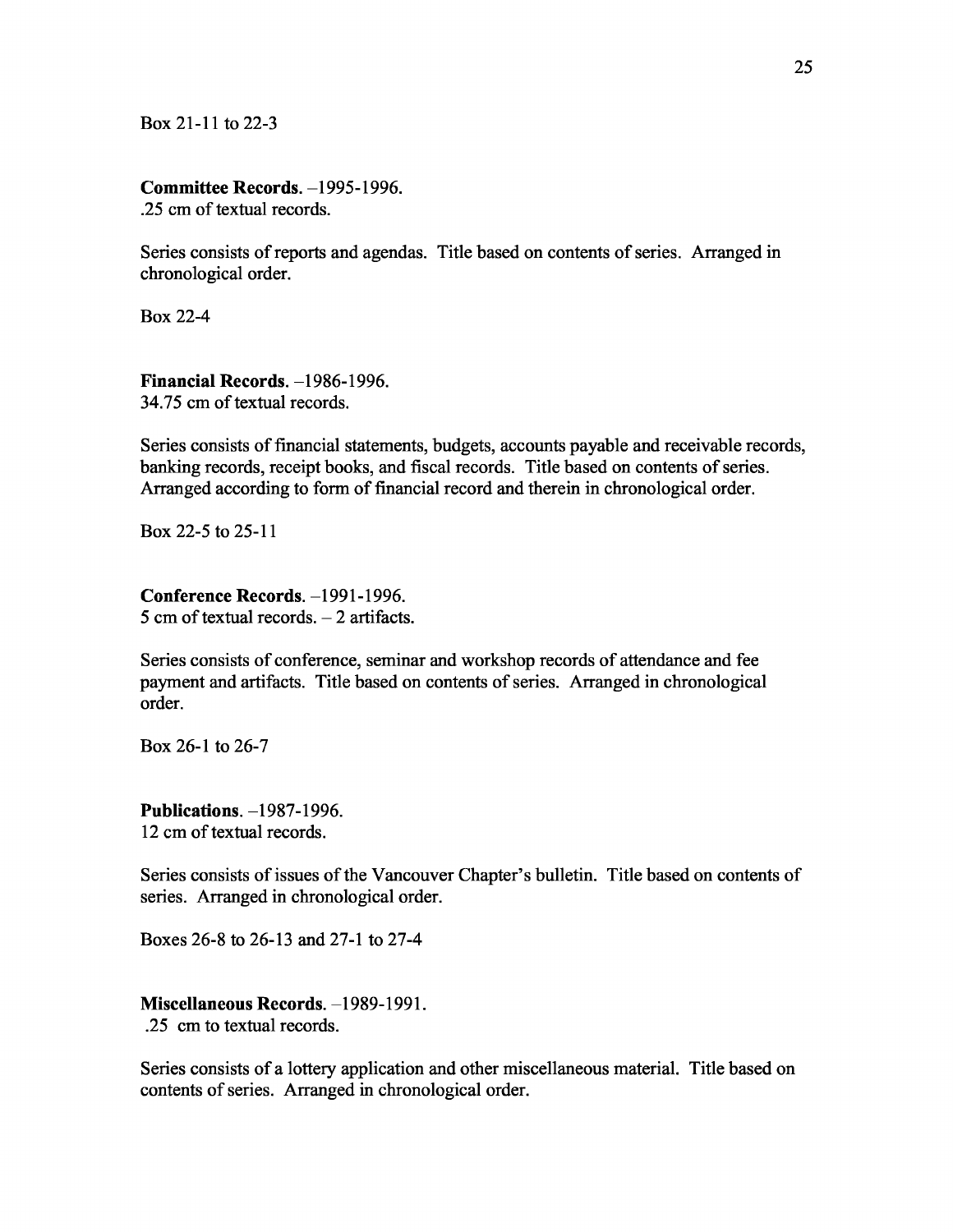Box 27-5 to 27-6

# **Records relating to other chapters .** –1989-1995 .

8.75 cm of textual records.

Series consists of correspondence, minutes of chapter presidents' meetings and material relating to awards and the election of officers. Title based on contents of series. Arranged in chronological order.

Box 27-7 to 27-11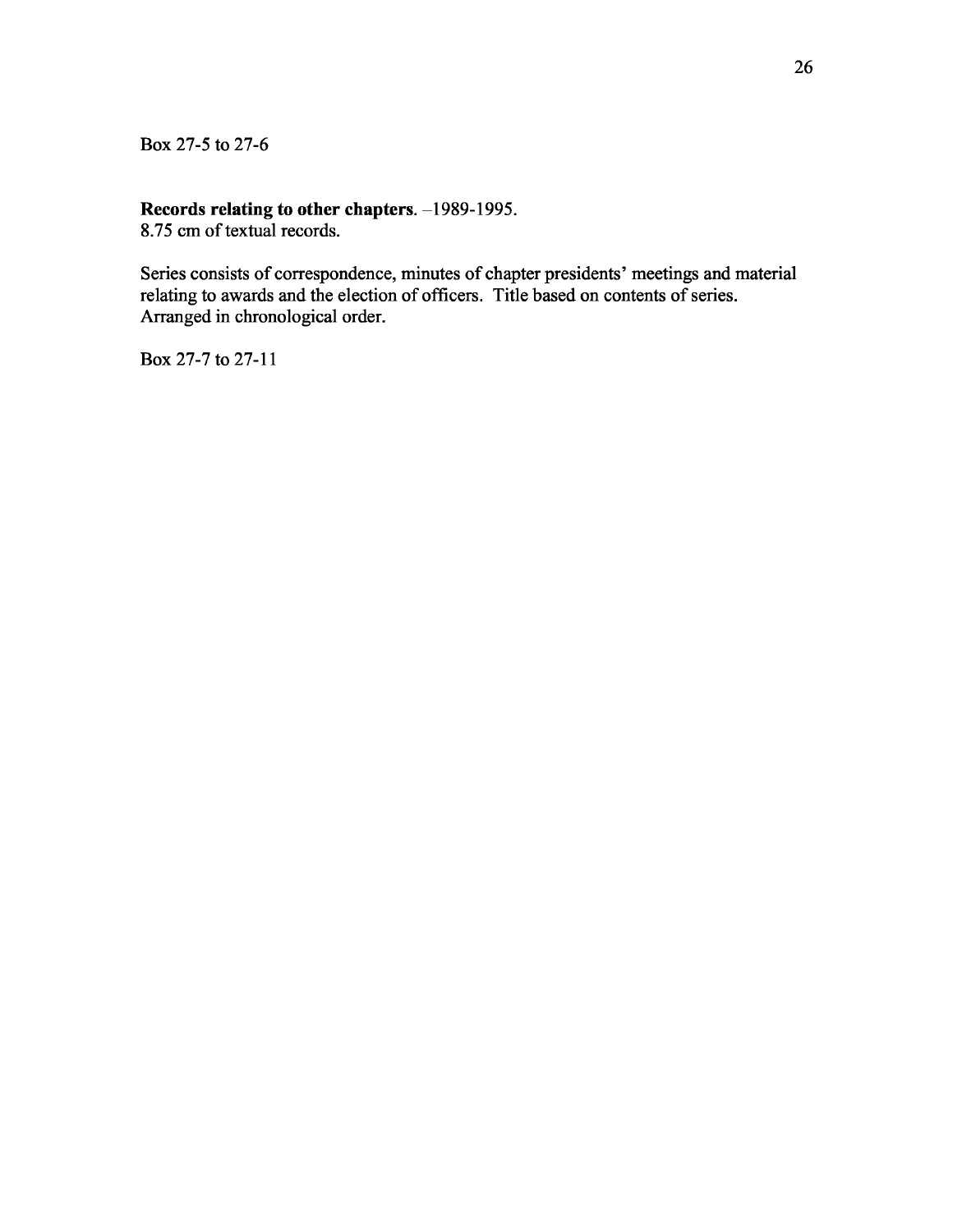**The Association of Records Managers and Administrators: Vancouver Chapter fonds** 

**2007, 2010 Accruals** 

**Rare Books and Special Collections University of British Columbia Library March, 2008**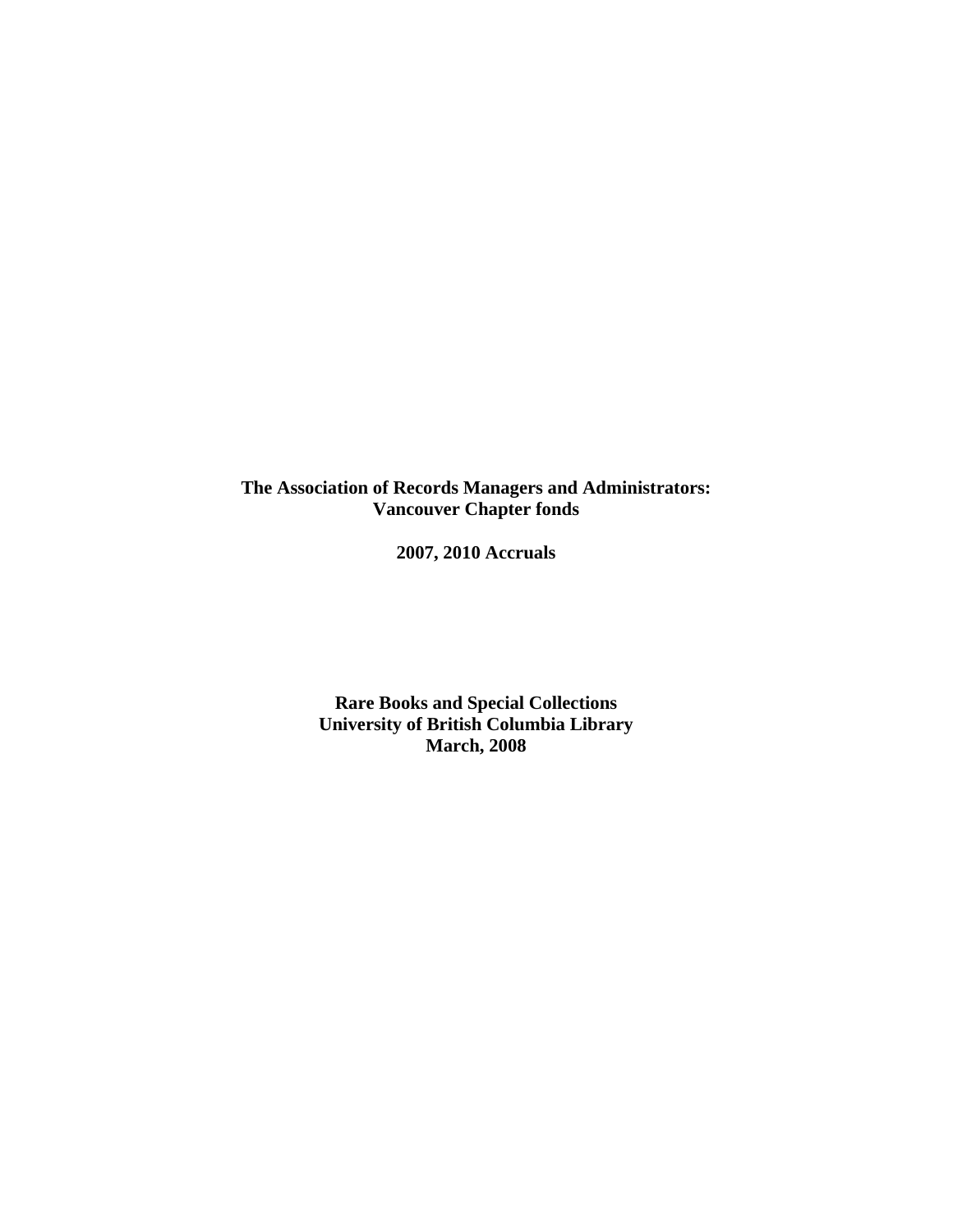**A.R.M.A. (Vancouver chapter) fonds**. – [ca. 1989] – 2010. - 27 cm of textual records and other material.

Accrual consists of administrative records such as minutes and correspondence, publications such as newsletters, records regarding awards, and photographs from events. Accrual is divided into the following series: Minutes and correspondence, The Vancouver Chapter Submission 1983 ARMA Chapter of the Year Award, Publications and website, Photographs from events, and Award plaques and trophies. An accrual to the Administrative records series contains a Memorandum of Understanding between ARMA with the First Nations groups, and a history of the chapter from its  $35<sup>th</sup>$  Anniversary.

Title based on the provenance of the fonds.

Accruals were transferred by chapter member Alan Doyle in 2007 and 2010.

Includes: 25 cm of textual records; ca. 300 photographs. – 141 photographs: col. negatives; 35 mm.; 2 plaques; 2 framed certificates ; 2 CD ROMs (photographs) ; 1 DVD.

### **Series descriptions:**

**Administrative records**. – 2005 – 2010. 0.1 cm of textual records.

Series consists of a Memorandum of Understanding between ARMA Canada and Vancouver and the First Nations Summit Society and the British Columbia First Nations Public Service Secretariat to provide records management advice to First Nations organizations, and a history of the ARMA Vancouver chapter from 2001-2005.

Title based on the contents of the series.

File list available.

### **Minutes and correspondence**. – 1990 – 2005. - 13 cm of textual records.

Series consists mainly of minutes from ARMA Vancouver board meetings. General correspondence was often interfiled with the minutes, along with attachments such as copies from the by-laws, reports from board members, membership lists and financial reports.

Title based on the contents of the series.

File list available.